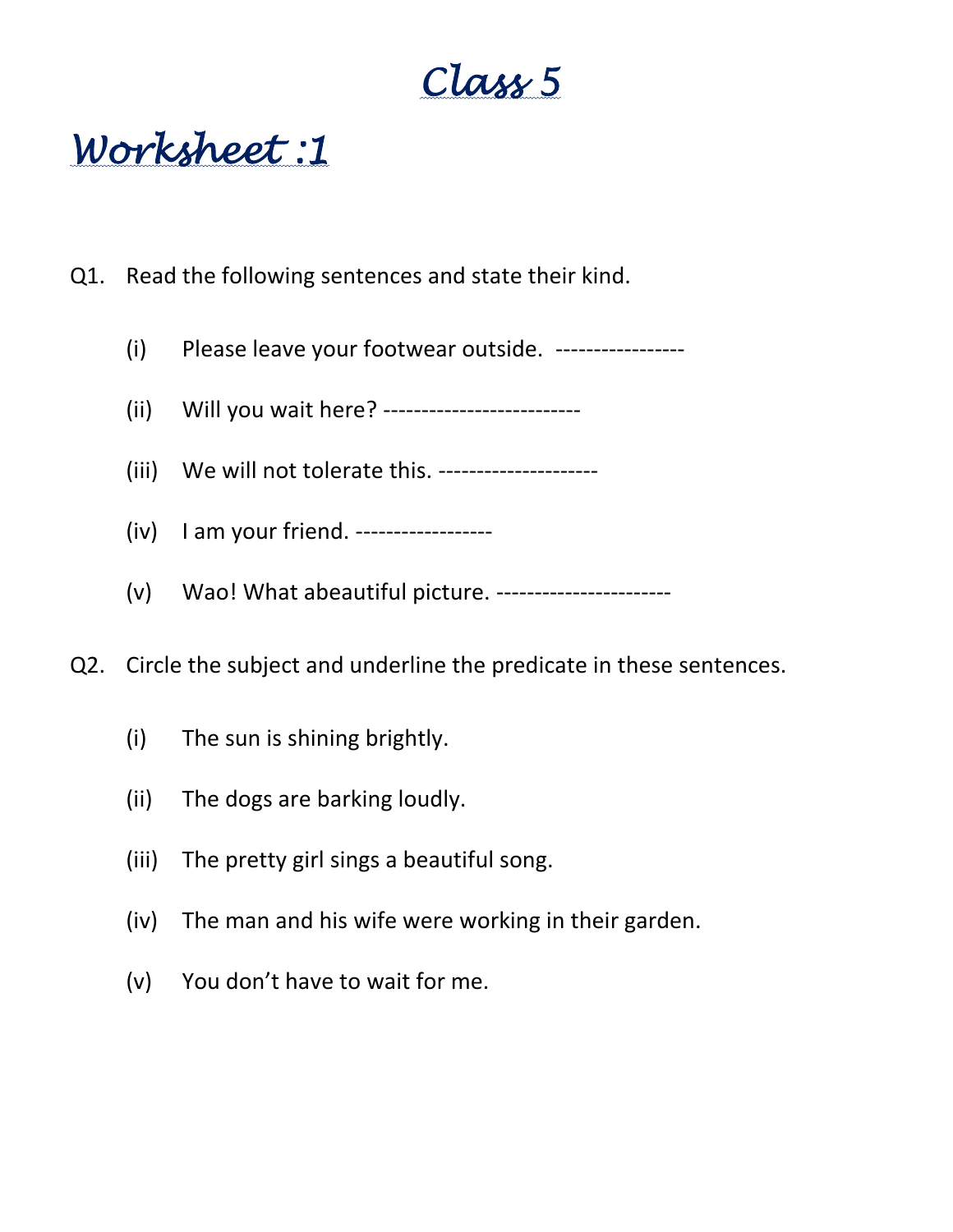|    | $C_{LASS}$ - $V$                                                          |             |                                                           |  |
|----|---------------------------------------------------------------------------|-------------|-----------------------------------------------------------|--|
|    | अभ्यास कार्य-पत्र-1                                                       |             |                                                           |  |
|    |                                                                           |             |                                                           |  |
|    | छात्र/छात्रा का नाम                                                       |             | दिनांक                                                    |  |
| 1. | सही $(\checkmark)$ या गलत $(\,\mathbb X\,)$ का चिहन लगाओ $-$              |             |                                                           |  |
|    | जो भाषा बच्चा सबसे पहले अपनी माँ से सीखता है वह मातृभाषा होती है।<br>क.   |             |                                                           |  |
|    | देश के अधिकांश भाग में बोली जाने वाली भाषा राष्ट्रभाषा होती है।<br>ख.     |             |                                                           |  |
|    | लिखित भाषा को सुनते हैं।<br>ग.                                            |             |                                                           |  |
|    | भाषा लिखने के तरीके को लिपि कहते हैं।<br>घ.                               |             |                                                           |  |
|    | कविता सुनना मौखिक भाषा का रूप है।<br>ङ.                                   |             |                                                           |  |
| 2. | दिए गए शब्दों की ध्वनियाँ अलग-अलग करके लिखो-                              |             |                                                           |  |
|    | क.<br>बतख = ब् + अ + त् + अ + ख् + अ                                      |             | $\mathcal{D}_{\mathcal{A}}$ , $\mathcal{D}_{\mathcal{A}}$ |  |
|    | बोलना =<br>. ख.                                                           |             |                                                           |  |
|    | छतरी =<br>ग.                                                              |             |                                                           |  |
|    | हिरण =<br>ঘ.                                                              |             |                                                           |  |
| 3. | ह्रस्व और दीर्घ स्वर छाँटकर अलग-अलग लिखो-                                 |             |                                                           |  |
|    | ई<br>31<br>$3\pi$<br>ड<br>$\mathfrak{I}$<br>ऊ<br>$\overline{\mathcal{R}}$ | ओ<br>ऐ<br>ए | औ                                                         |  |
|    | हस्व स्वर                                                                 | दीर्घ स्वर  |                                                           |  |
|    |                                                                           |             |                                                           |  |
|    | आगत स्वर के दो उदाहरण लिखो—                                               |             |                                                           |  |
| 4. | कॉफ़ी                                                                     |             |                                                           |  |
|    |                                                                           |             |                                                           |  |
| 5. | बिंदु ( ) चंद्रबिंदु ( ँ ) और विसर्ग (: ) वाले दो-दो शब्द लिखो-           |             |                                                           |  |
|    | बिंदु<br>$\left( \begin{array}{c} \cdot \\ \cdot \end{array} \right)$     |             |                                                           |  |
|    | चंद्रबिंदु (*)                                                            |             |                                                           |  |
|    | विसर्ग<br>(:)                                                             |             |                                                           |  |
|    |                                                                           |             |                                                           |  |
|    |                                                                           |             |                                                           |  |
|    |                                                                           |             |                                                           |  |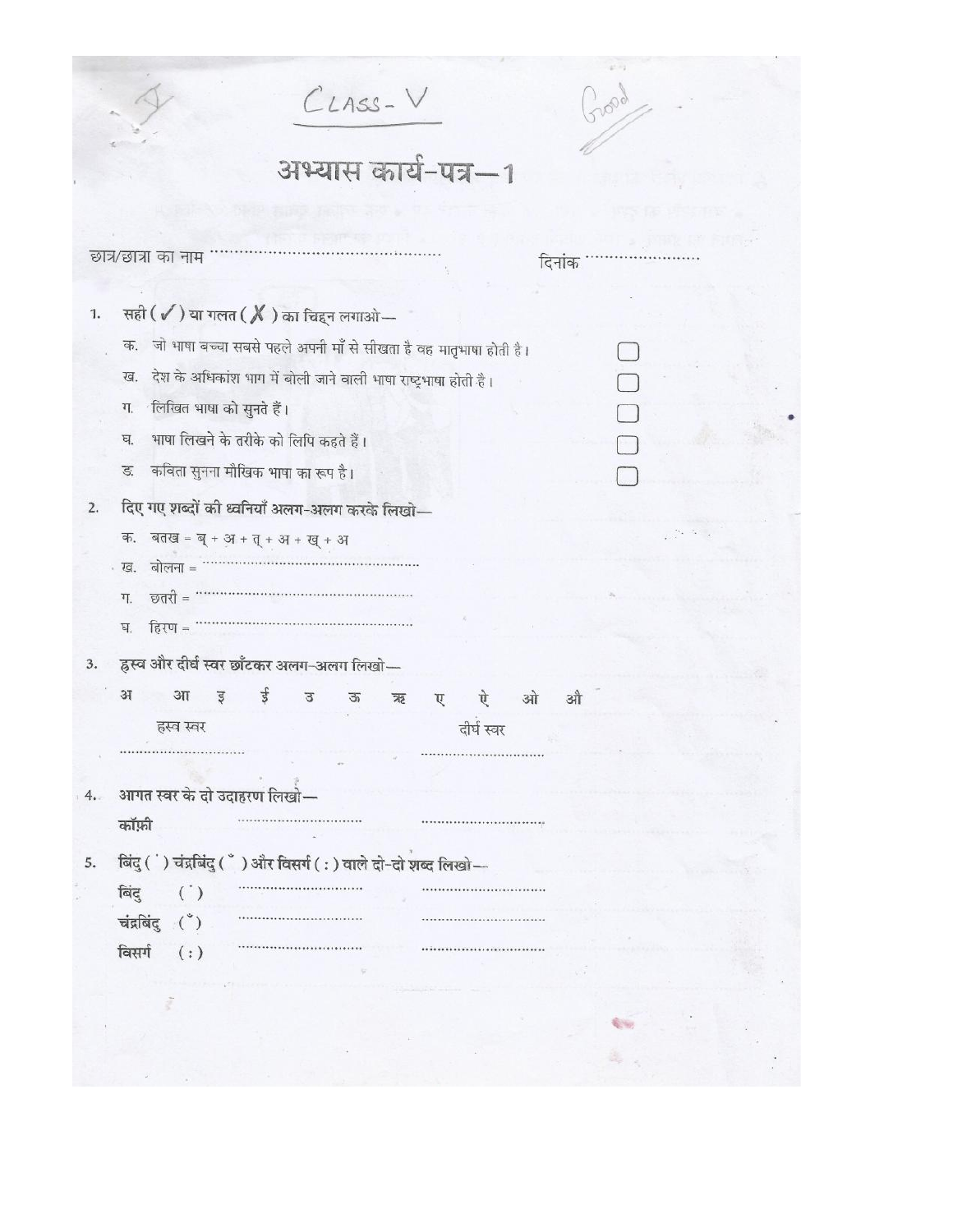6. दिए गए शब्दों की सहायता से इस चित्र का वर्णन करी-

• बस स्टॉप का दृश्य • सभी यात्री पंक्ति में खड़े हुए • एक व्यक्ति द्वारा पंक्ति के बीच में लगने का प्रयास • सभी यात्रियों द्वारा मना करना • नियम का पालन करना।

|                             | BUS<br>STOP |
|-----------------------------|-------------|
|                             | c.          |
|                             |             |
|                             |             |
|                             |             |
|                             | ×           |
|                             | . .         |
| $\sim$                      |             |
|                             |             |
|                             |             |
|                             |             |
|                             |             |
|                             |             |
|                             |             |
|                             |             |
|                             |             |
| z.<br>$\tilde{\mathcal{V}}$ |             |
|                             |             |
|                             |             |
|                             |             |
|                             |             |
|                             |             |
|                             |             |
|                             |             |
|                             |             |
|                             |             |
|                             |             |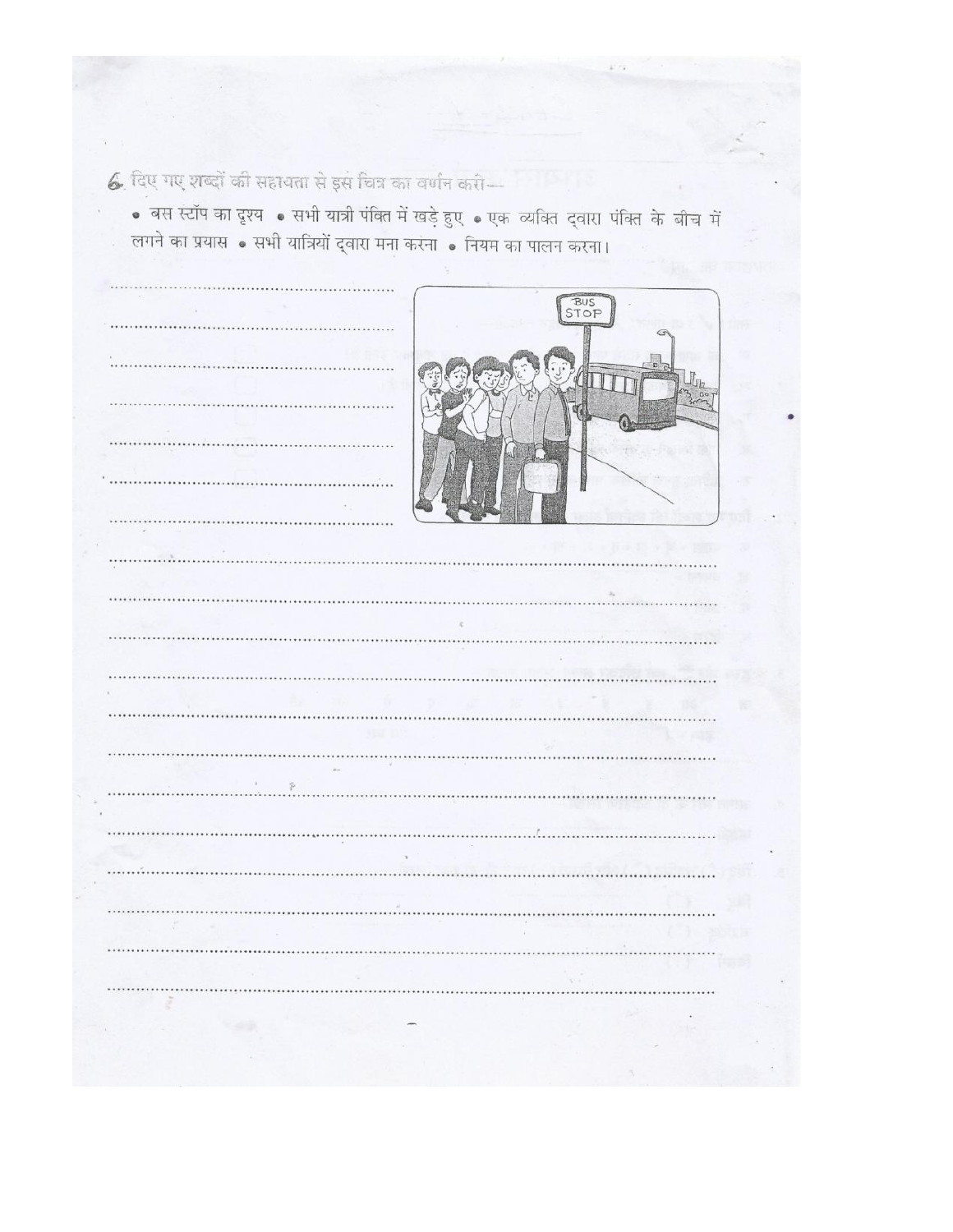| MATHS WORKSHEET -1CLASS - V - 2018-19      |  |
|--------------------------------------------|--|
| <b>CHAPTER -1- NUMBERS AND NUMERATIONS</b> |  |

**(a)Two crore eight hundred ten.**

**(b)Eighty lakh twenty thousand six hundred one.**

**\_\_\_\_\_\_\_\_\_\_\_\_\_\_\_\_\_\_\_\_\_\_\_\_\_\_\_\_\_\_\_\_\_\_\_\_**

**\_\_\_\_\_\_\_\_\_\_\_\_\_\_\_\_\_\_\_\_\_\_\_\_\_\_\_\_\_\_\_\_\_\_\_\_\_**

**\_\_\_\_\_\_\_\_\_\_\_\_\_\_\_\_\_\_\_\_\_\_\_\_\_\_\_\_\_\_\_\_\_\_\_\_\_\_**

**\_\_\_\_\_\_\_\_\_\_\_\_\_\_\_\_\_\_\_\_\_\_\_\_\_\_\_\_\_\_\_\_\_\_\_\_\_\_\_**

**©Eleven million six thousand five hundred.**

**(d)Seventy seven million six hundred fifty seven thousand seventeen**

**\_\_\_\_\_\_\_\_\_\_\_\_\_\_\_\_\_\_\_\_\_\_\_\_\_\_\_\_\_\_\_\_\_\_\_\_\_\_\_\_\_\_\_\_\_\_\_\_\_\_\_\_\_\_\_\_\_\_\_\_\_\_\_\_\_\_\_\_\_\_\_\_\_\_\_\_\_\_**

**\_\_\_\_\_\_\_\_\_\_\_\_\_\_\_\_\_\_\_\_\_\_\_\_\_\_\_\_\_\_\_\_\_\_\_\_\_\_\_\_\_\_\_\_\_\_\_\_\_\_\_\_\_\_\_\_\_\_\_\_\_\_\_\_\_\_\_\_\_\_\_\_\_\_\_\_\_\_**

**\_\_\_\_\_\_\_\_\_\_\_\_\_\_\_\_\_\_\_\_\_\_\_\_\_\_\_\_\_\_\_\_\_\_\_\_\_\_\_\_\_\_\_\_\_\_\_\_\_\_\_\_\_\_\_\_\_\_\_\_\_\_\_\_\_\_\_\_\_\_\_\_\_\_\_\_\_\_**

**\_\_\_\_\_\_\_\_\_\_\_\_\_\_\_\_\_\_\_\_\_\_\_\_\_\_\_\_\_\_\_\_\_\_\_\_\_\_\_\_\_\_\_\_\_\_\_\_\_\_\_\_\_\_\_\_\_\_\_\_\_\_\_\_\_\_\_\_\_\_\_\_\_\_\_\_\_\_**

**\_\_\_\_\_\_\_\_\_\_\_\_\_\_\_\_\_\_\_\_\_\_\_\_\_\_\_\_\_\_\_\_\_\_\_\_\_\_\_\_\_\_\_\_\_\_\_\_\_\_\_\_\_\_\_\_\_\_\_\_\_\_\_\_\_\_\_\_\_\_\_\_\_\_\_\_\_\_**

**\_\_\_\_\_\_\_\_\_\_\_\_\_\_\_\_\_\_\_\_\_\_\_\_\_\_\_\_\_\_\_\_\_\_\_\_\_\_\_\_\_\_\_\_\_\_\_\_\_\_\_\_\_\_\_\_\_\_\_\_\_\_\_\_\_\_\_\_\_\_\_\_\_\_\_\_\_\_**

**\_\_\_\_\_\_\_\_\_\_\_\_\_\_\_\_\_\_\_\_\_\_\_\_\_\_\_\_\_\_\_\_\_\_\_\_\_\_\_\_\_\_\_\_\_\_\_\_\_\_\_\_\_\_\_\_\_\_\_\_\_\_\_\_\_\_\_\_\_\_\_\_\_\_\_\_\_\_**

**\_\_\_\_\_\_\_\_\_\_\_\_\_\_\_\_\_\_\_\_\_\_\_\_\_\_\_\_\_\_\_\_\_\_\_\_\_\_\_\_\_\_\_\_\_\_\_\_\_\_\_\_\_\_\_\_\_\_\_\_\_\_\_\_\_\_\_\_\_\_\_\_\_\_\_\_\_\_**

**Q2.Insert commas and write in words:**

**(a)5014893**

**Indian system \_\_\_\_\_\_\_\_\_\_\_\_\_\_\_\_\_\_\_\_\_\_\_\_\_\_\_\_\_\_\_\_\_\_\_\_\_\_\_\_\_\_\_\_\_\_\_\_\_\_\_\_\_\_\_\_\_\_\_\_\_\_\_\_\_\_\_\_\_\_\_\_\_\_\_\_\_**

**International system**

**(b)102592036**

**Indian system\_\_\_\_\_\_\_\_\_\_\_\_\_\_\_\_\_\_\_\_\_\_\_\_\_\_\_\_\_\_\_\_\_\_\_\_\_\_\_\_\_\_\_\_\_\_\_\_\_\_\_\_\_\_\_\_\_\_\_\_\_\_\_\_\_\_**

**International system** 

**Q3.Write the following in descending order.**

**(a)4,95,86,312 ; 9,87,21,684 ; 5,19,48,316 ; 9,84,822**

**(b)11,684,490 ; 2,154,076 ; 978,605 ; 410,126**

**Q4.Fill each of the blanks with appropriate symbol < or >.**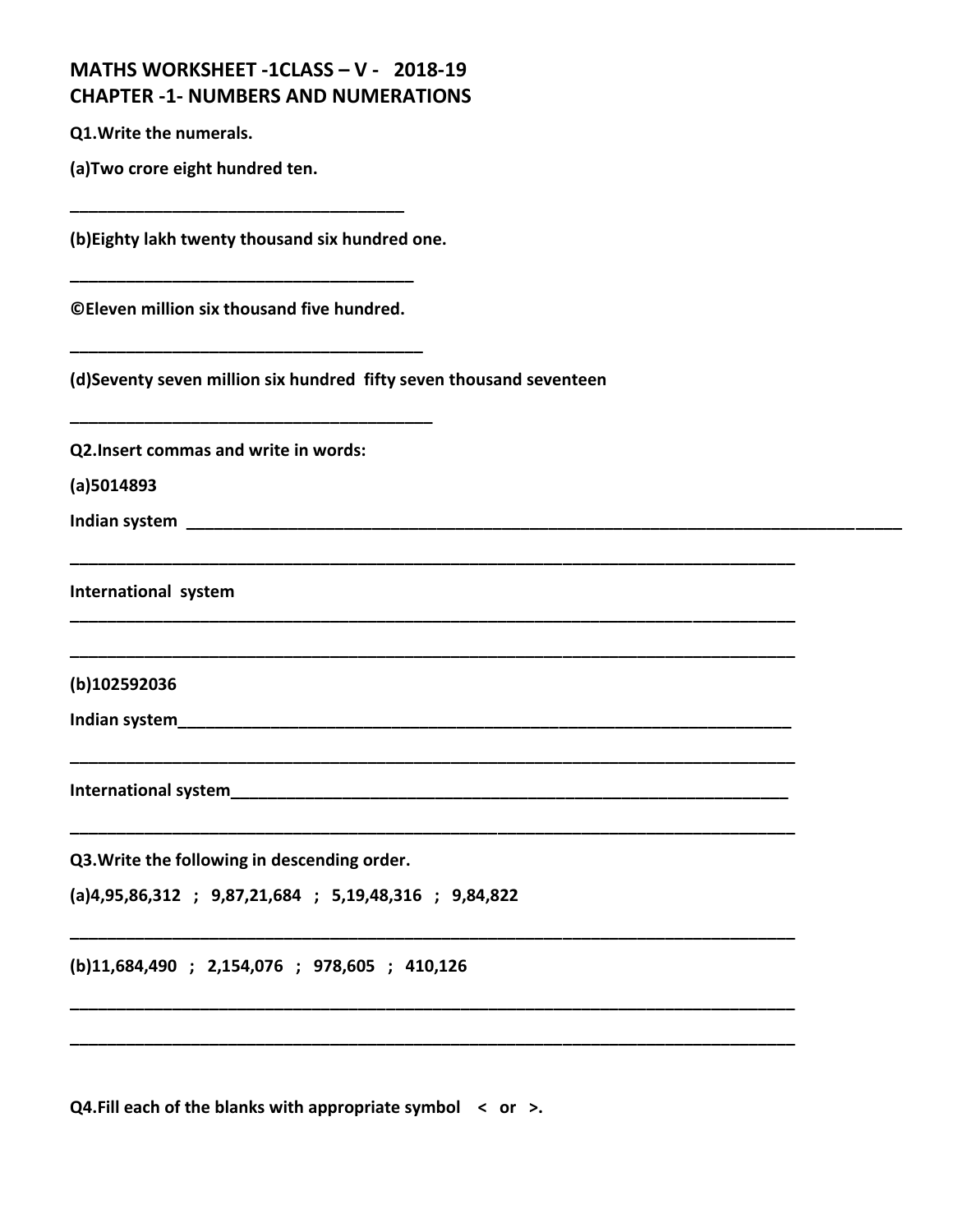| (a) 35,672,416 ________ 35,670,590                                         |  |  |
|----------------------------------------------------------------------------|--|--|
| (b)89276584 101625302                                                      |  |  |
| ©750890315 750890410                                                       |  |  |
|                                                                            |  |  |
| Q5. The number of zeros in 100 million are _______.                        |  |  |
|                                                                            |  |  |
| Q6.Commas are inserted in a number after each                              |  |  |
| (b)place<br>(c)period (d)group<br>(a)digit                                 |  |  |
|                                                                            |  |  |
| Q7.A seven digit number starts with _______ place in the Indian system.    |  |  |
| (a)lakh<br>(b)ten thousand (c)ten lakh (d)crore                            |  |  |
|                                                                            |  |  |
| Q8. The place value of 9 in 90521367 is                                    |  |  |
| (a)nine million (b) ninety million (c)ninety lakh (d)nine hundred thousand |  |  |
|                                                                            |  |  |
| Q9.True / False                                                            |  |  |
| (a)Place value of 9 in 960,583 is 9 lakh.                                  |  |  |
| (b) There are 2 places in the million period.                              |  |  |
| ©There are 3 places in the lakh period.                                    |  |  |
| (d) The successor of 79,98,999 is 79,98,998.                               |  |  |
|                                                                            |  |  |

**Q10.Write the smallest 6 digit number having all different digits.**

**Q11.Write the smallest 8 digit number having 3 different digits.**

**Q12.Write the greatest 9 digit number using 4 , 7 , 2 , 0 , 8 .**

**\_\_\_\_\_\_\_\_\_\_\_\_\_\_\_\_\_\_\_\_\_\_\_\_\_\_**

**\_\_\_\_\_\_\_\_\_\_\_\_\_\_\_\_\_\_\_\_\_\_\_\_\_\_**

**\_\_\_\_\_\_\_\_\_\_\_\_\_\_\_\_\_\_\_\_\_\_\_\_\_\_**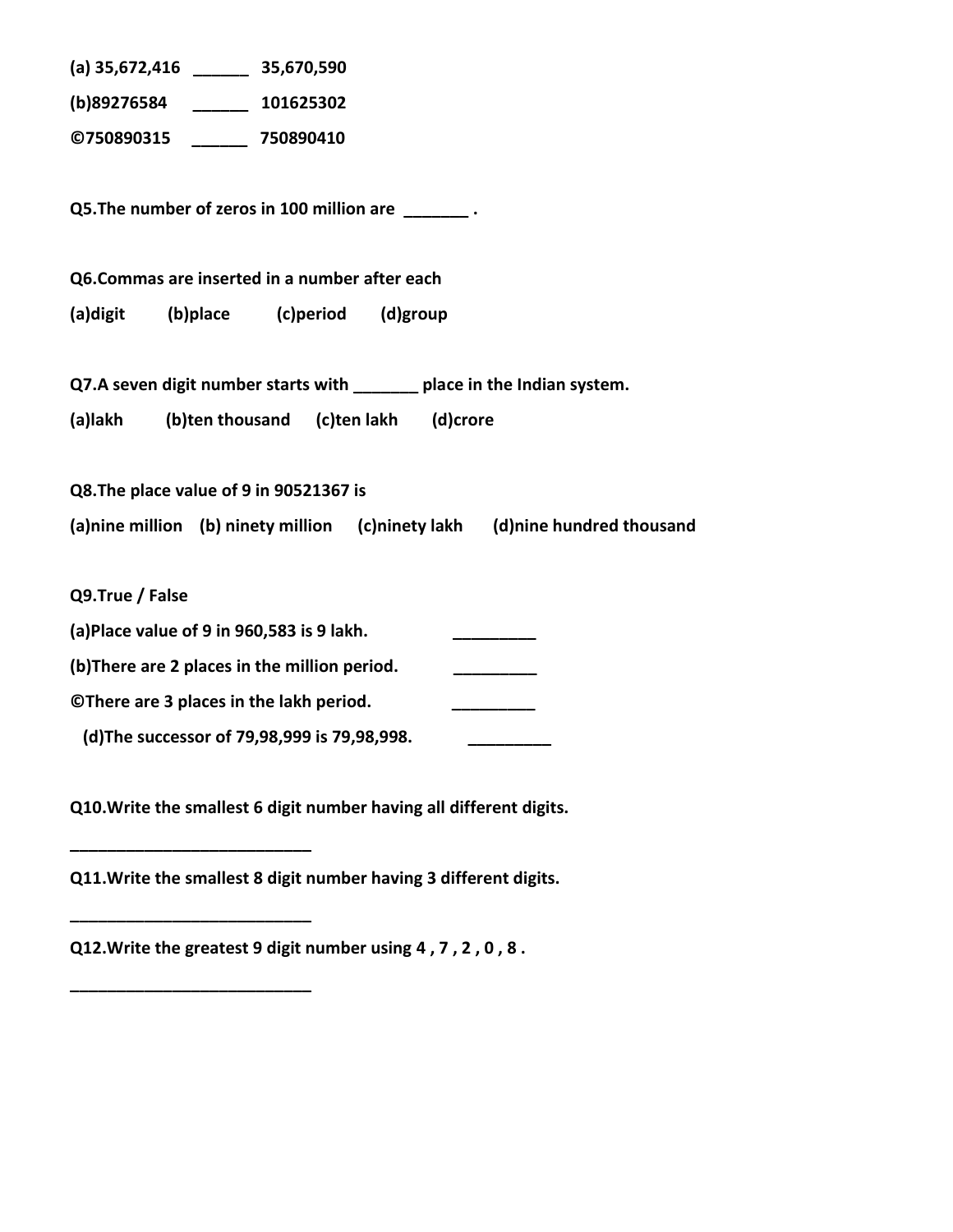#### **CLASS -V SCIENCE WORKSHEET-1 CH-1 GROWTH AND NUTRITION**

- **Q1.Underline the response and circle the stimuli in following cases:-**
- a) An animal feels cold so it moves in the sun
- b) Getting a drink when you are thirsty.
- c) Its start raining so you took out the umbrella.
- d) A rabbit get scared so it runs away.
- e) After hearing a joke Rishi started laughing.
- **Q2. Use the words from the box to fill up the gaps:-**

glucose, oxygen, sugar, carbon dioxide sunlight, animals, chlorophyll, water, nutrients, growth, plants, producers

| PHOTOSYNTHESIS NEEDS-                                                                                                                                                                                                                                                                                                                                               | PHOTOSYNTHESIS PRODUCES-                              |
|---------------------------------------------------------------------------------------------------------------------------------------------------------------------------------------------------------------------------------------------------------------------------------------------------------------------------------------------------------------------|-------------------------------------------------------|
|                                                                                                                                                                                                                                                                                                                                                                     |                                                       |
|                                                                                                                                                                                                                                                                                                                                                                     |                                                       |
| $\begin{array}{c} \hline \texttt{3.} \end{array}$                                                                                                                                                                                                                                                                                                                   |                                                       |
| $\begin{picture}(20,10) \put(0,0){\vector(1,0){100}} \put(15,0){\vector(1,0){100}} \put(15,0){\vector(1,0){100}} \put(15,0){\vector(1,0){100}} \put(15,0){\vector(1,0){100}} \put(15,0){\vector(1,0){100}} \put(15,0){\vector(1,0){100}} \put(15,0){\vector(1,0){100}} \put(15,0){\vector(1,0){100}} \put(15,0){\vector(1,0){100}} \put(15,0){\vector(1,0){100}} \$ |                                                       |
|                                                                                                                                                                                                                                                                                                                                                                     |                                                       |
|                                                                                                                                                                                                                                                                                                                                                                     |                                                       |
| Q3. What does this activity shows?                                                                                                                                                                                                                                                                                                                                  | Open<br>Window,                                       |
|                                                                                                                                                                                                                                                                                                                                                                     | Closed<br>Darkness<br>Window<br>Direction<br>of light |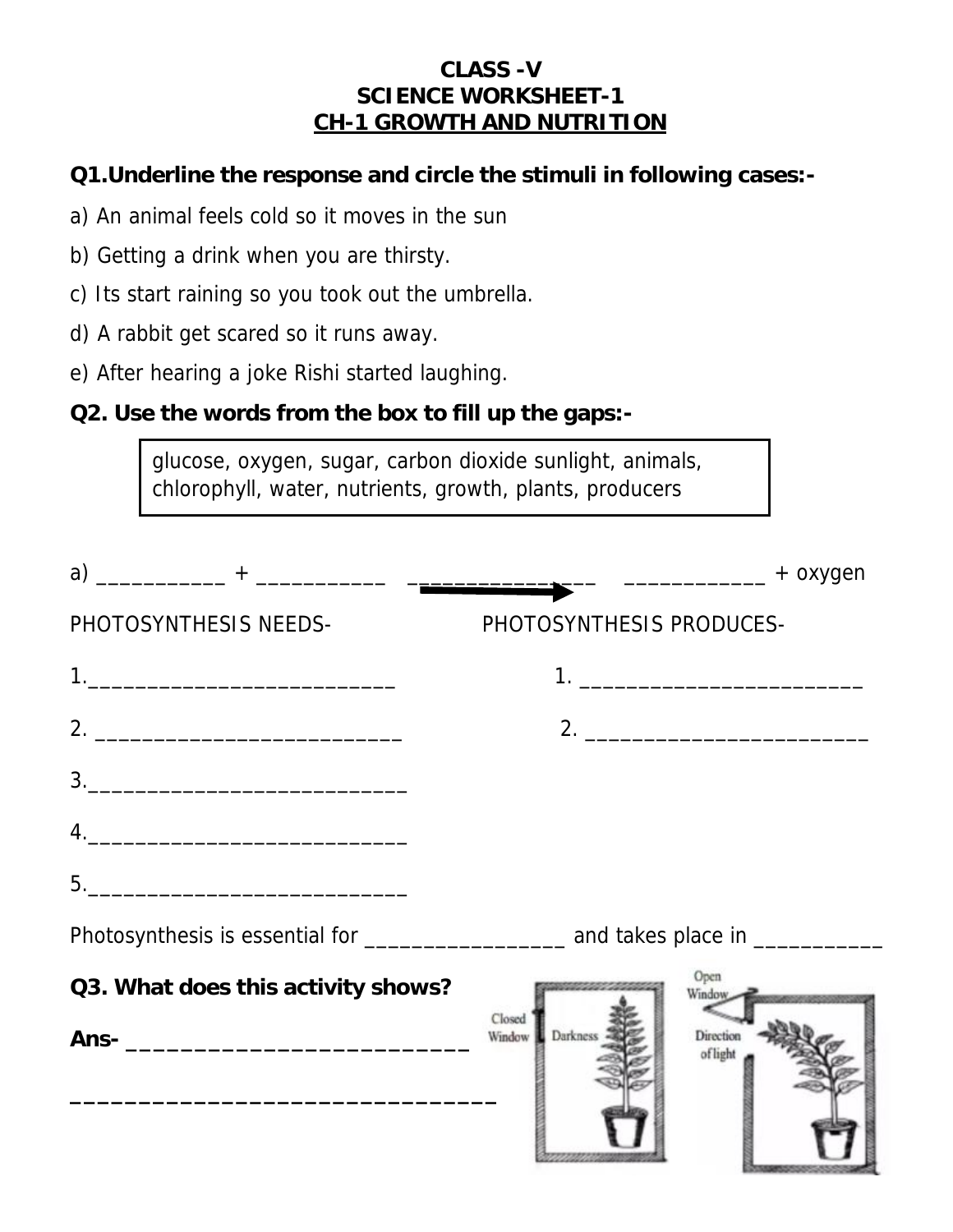**Q4. Write difference between plants and animals:-**

**\_\_\_\_\_\_\_\_\_\_\_\_\_\_\_\_\_\_\_\_\_\_\_\_\_\_\_\_\_\_\_**

|                     | Plants | Animals |
|---------------------|--------|---------|
| <b>RESPIRATION</b>  |        |         |
| SENSITIVITY         |        |         |
| <b>REPRODUCTION</b> |        |         |
| <b>EXCRETION</b>    |        |         |

**Q5. Justify the following statement:-**

a) People going on hunger strike generally become weak.

Ans- \_\_\_\_\_\_\_\_\_\_\_\_\_\_\_\_\_\_\_\_\_\_\_\_\_\_\_\_\_\_\_\_\_\_\_\_\_\_\_\_\_\_\_\_\_\_\_\_\_\_\_\_\_\_\_\_\_\_\_\_\_\_\_\_\_

 $\overline{\phantom{a}}$  , and the contract of the contract of the contract of the contract of the contract of the contract of the contract of the contract of the contract of the contract of the contract of the contract of the contrac

\_\_\_\_\_\_\_\_\_\_\_\_\_\_\_\_\_\_\_\_\_\_\_\_\_\_\_\_\_\_\_\_\_\_\_\_\_\_\_\_\_\_\_\_\_\_\_\_\_\_\_\_\_\_\_\_\_\_\_\_\_\_\_\_\_\_\_\_\_\_

\_\_\_\_\_\_\_\_\_\_\_\_\_\_\_\_\_\_\_\_\_\_\_\_\_\_\_\_\_\_\_\_\_\_\_\_\_\_\_\_\_\_\_\_\_\_\_\_\_\_\_\_\_\_\_\_\_\_\_\_\_\_\_\_\_\_\_\_\_

b) Animals directly or indirectly depend on plants for their food.

Ans- \_\_\_\_\_\_\_\_\_\_\_\_\_\_\_\_\_\_\_\_\_\_\_\_\_\_\_\_\_\_\_\_\_\_\_\_\_\_\_\_\_\_\_\_\_\_\_\_\_\_\_\_\_\_\_\_\_\_\_\_\_\_\_\_\_

c) Animals move one place to another.

Ans- \_\_\_\_\_\_\_\_\_\_\_\_\_\_\_\_\_\_\_\_\_\_\_\_\_\_\_\_\_\_\_\_\_\_\_\_\_\_\_\_\_\_\_\_\_\_\_\_\_\_\_\_\_\_\_\_\_\_\_\_\_\_\_\_\_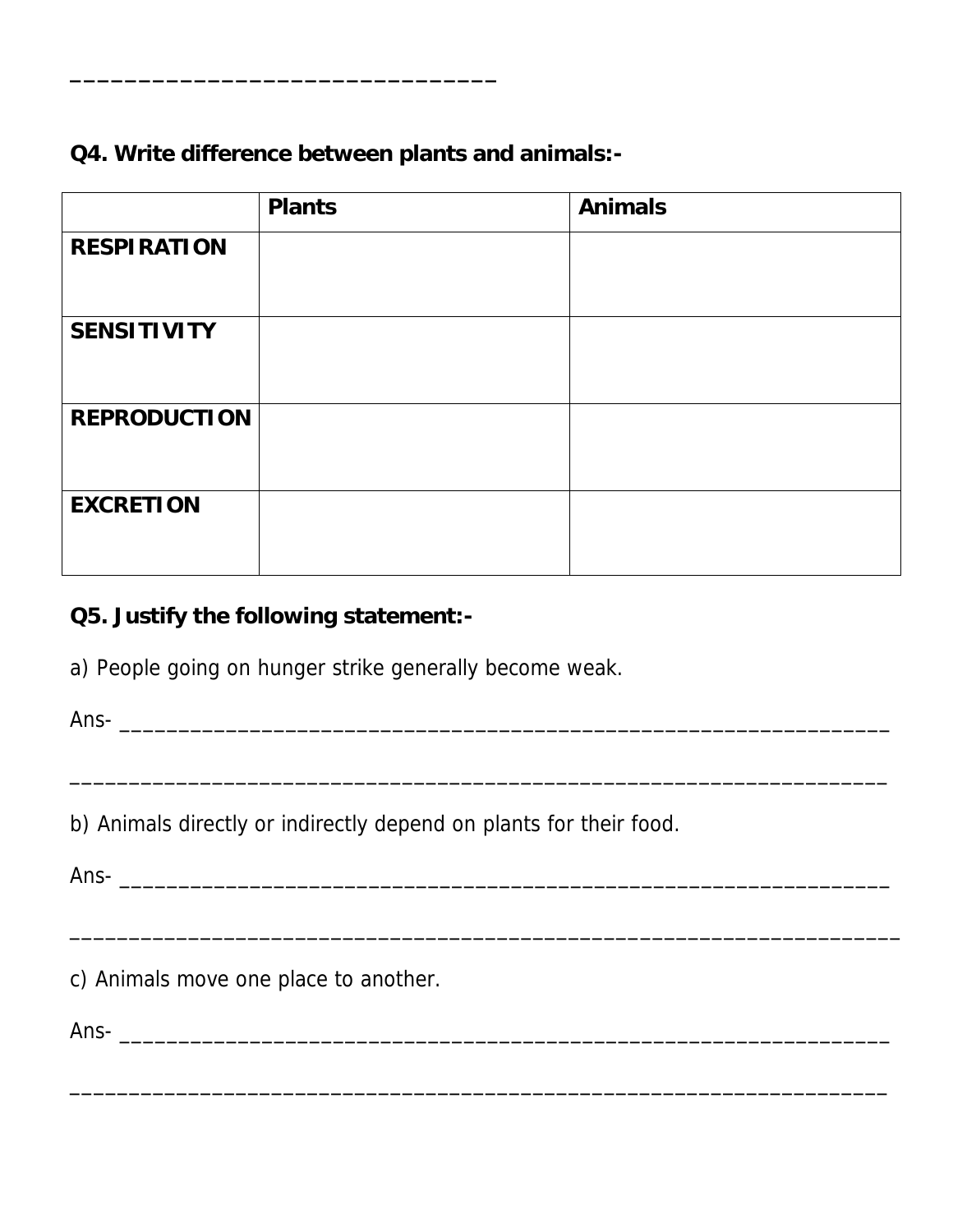

# **MAMTA MODERN SR. SEC. SCHOOL** SOCIAL STUDIES WORKSHEET -1 (2018-19) CLASS V

#### Q1.Answer in brief

a) Who gave "Eartha", the title of World's revolving globe and when?

b) Which city was taken as the Prime Meridian by the early Indian geographers?

c) What is International Date line?

Ans.

d) Why Equator is the most important latitude?

# **Q2. Think and Answer:**

a) Latitudes and longitudes helps us in finding the location of a place. How?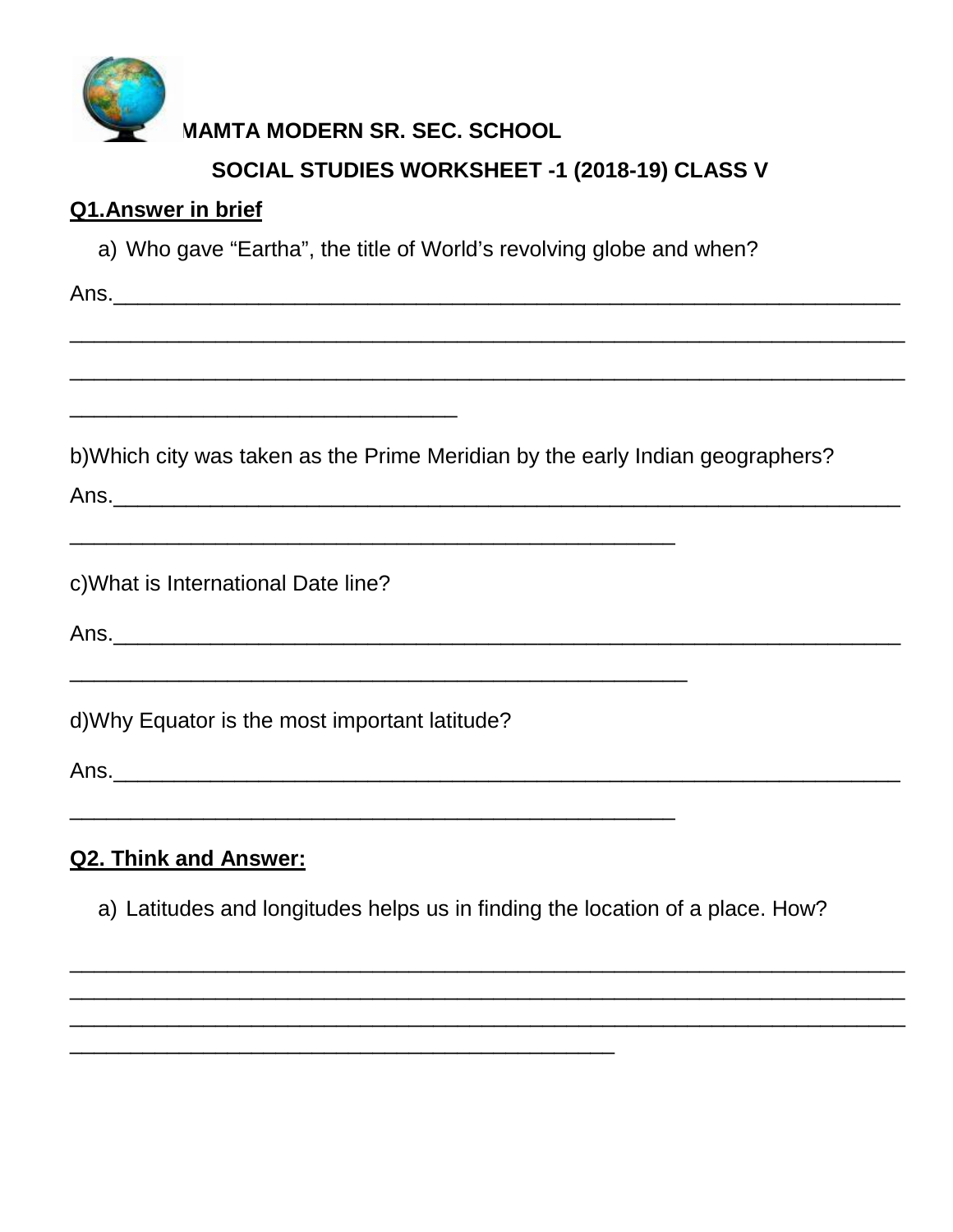|  | b) Why meridians are of equal length? |  |  |
|--|---------------------------------------|--|--|
|  |                                       |  |  |

c) Why International Date Line is important?

# Q3.Differentiate between

### a) Parallels of Latitude and Parallels of Longitude(4 Points)

| <b>Parallels of Latitude</b> | <b>Parallels of Longitude</b> |
|------------------------------|-------------------------------|
|                              |                               |
|                              |                               |
|                              |                               |
|                              |                               |
|                              |                               |
|                              |                               |
|                              |                               |